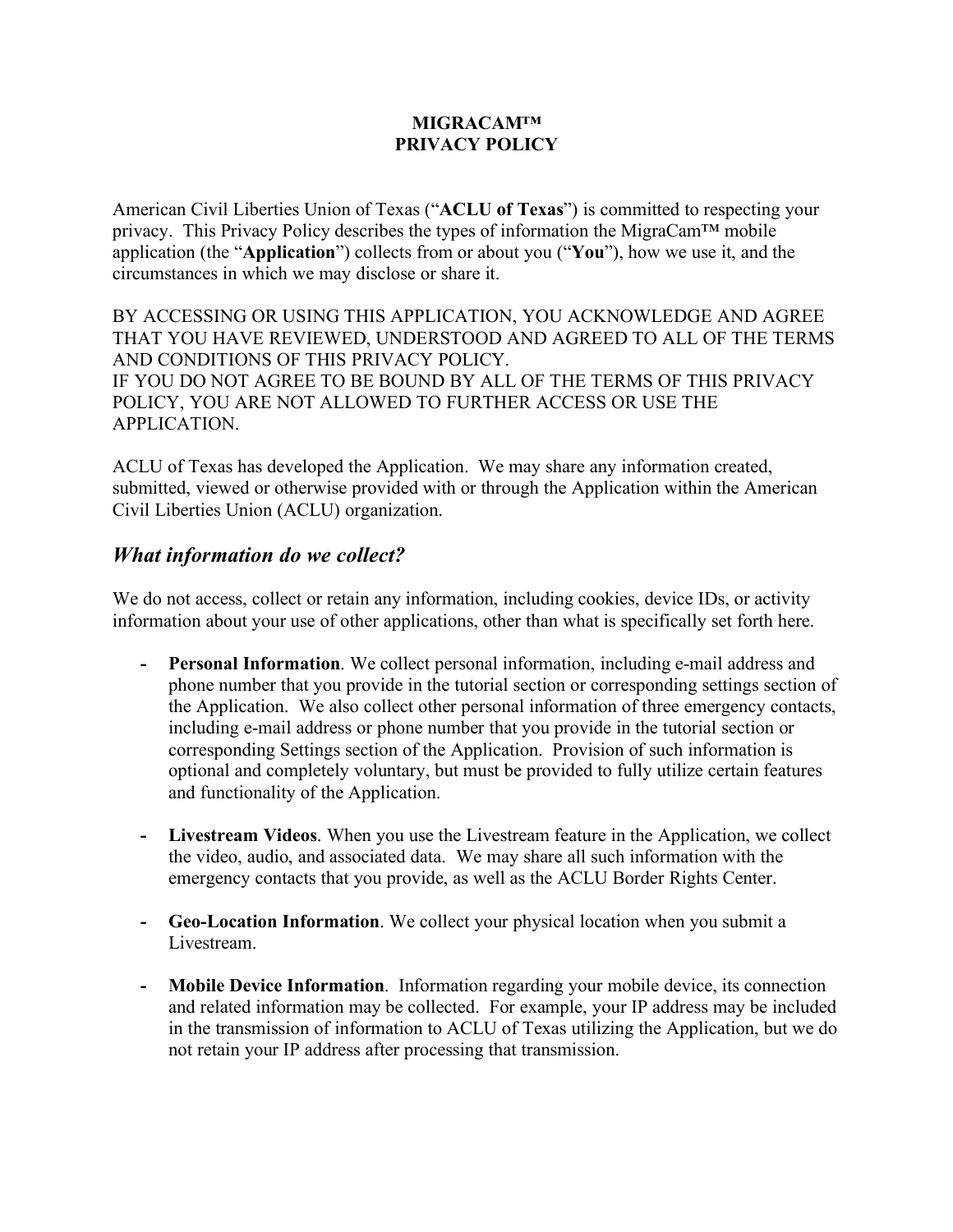### *How do we transmit and store your information?*

- **- How your information is transmitted**. Your information will be transmitted only via a secure connection (SSL).
- **- Where your information is stored**. Your information will be stored on servers maintained by ACLU of Texas or by third parties that agree to use or disclose your information only to provide services to us or to comply with legal process.
- **- How long we keep your information**. We may retain indefinitely any information you provide to us via the Application, including Livestream and any personal information and geo-location information, in our sole discretion. We may retain such information even if you disable or uninstall the Application. We may also delete such information at any time, or upon your request. (*See below*.)

### *How do we use your information?*

- **- Personal Information**. We may use the personal information you provide via the Application to track and respond to your Livestreams, including to contact you about same.
- **- Livestreams**. We may review videos submitted via Livestreams in order to evaluate the information you provide. We may provide the videos and any associated data to the emergency contacts that you provide, as well as the ACLU Border Rights Center. As described in more detail below, we may share or disclose part or all of the videos you provide us through Livestreams to the emergency contacts that you provide, as well as the ACLU Border Rights Center, in our sole discretion. You are required to provide your location when submitting a Livestream.
- **- Geo-Location Information**. We may use your geo-location information to track and respond to Livestreams.

#### *How do we share your information?*

- **- With other ACLU entities**. We may share your personal information and Livestreams collected through the Application with the ACLU Border Rights Center. We require that any ACLU entity that receives any such information comply with this Privacy Policy and the terms of the Application's End User License Agreement http://www.aclutx.org/MIGRACAM/eula.
- **- With service providers**. We may share information with third parties that are necessary to helping us host, maintain, support or otherwise assist us with the Application and its operation. We only use service providers that agree to use or disclose your information only as authorized herein, including in connection with providing services to us or to comply with legal process.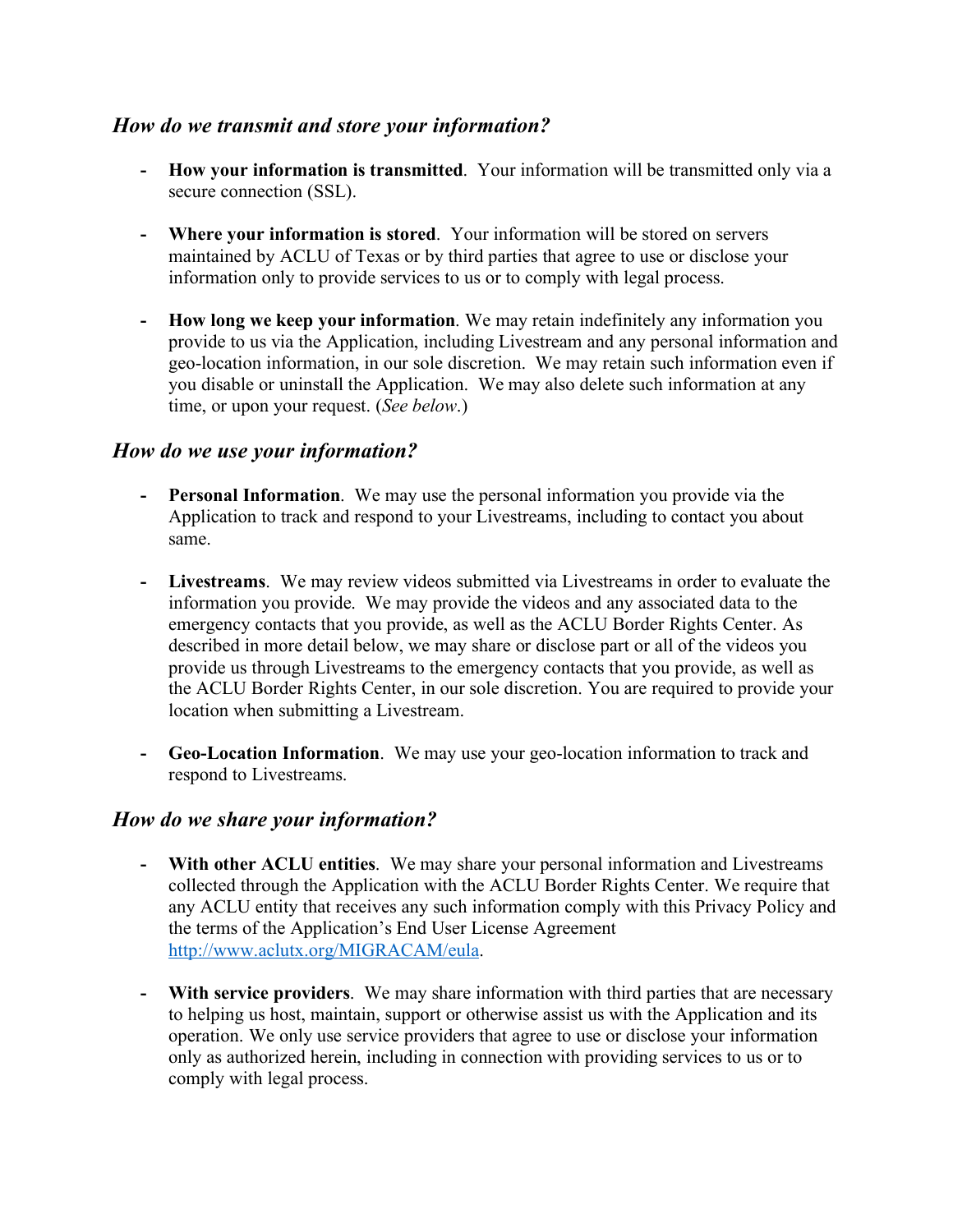- **- With emergency contacts**. When you submit a Livestream, we may disclose the Livestream and your geo-location information to up to three emergency contacts, using the information that you provide.
- **- In response to legal process**. We may share information, including personal information, geo-location Information, or Livestreams if compelled by applicable law, regulation, or valid legal process. We will go to court to fight any demand that we do not believe is legitimate. We take your right to keep information private from the government very seriously. If we are required to disclose your information in response to a legal demand and we have information that enables us to contact you, we will do our best to provide you notice and offer you a copy of the legal request, unless we are prohibited from doing so by a valid court order. We will fight to ensure you have a right to know if the government demands your information from us.
- **- In an emergency**. We may disclose your information in certain emergency circumstances, including where we believe doing so is necessary to prevent imminent and serious bodily harm to a person.

## *We don't sell your data*

**-** We never sell your information to any person, company or other third party, or authorize our service providers to sell same.

### *How can you obtain or correct your information?*

- **-** Upon written request via email at MIGRACAM@aclutx.org, we will provide to you a summary of
	- o any personal information retained by us regarding you and a copy of any specific Livestreams you request (if we have retained such reports). We will only send information about you to the email address on file for your account.
	- o you may also request that we modify, correct or change or update your personal information or that your personal information be removed from our database via email to MIGRACAM@aclutx.org.
- **-** We may keep copies of any information we have already shared with other entities pursuant to the terms of this Privacy Policy.

## *Additional Information*

**- Not Directed at Children under 13**. The Application is not directed at children under the age of 13, and we do not knowingly collect personal information from children under the age of 13.